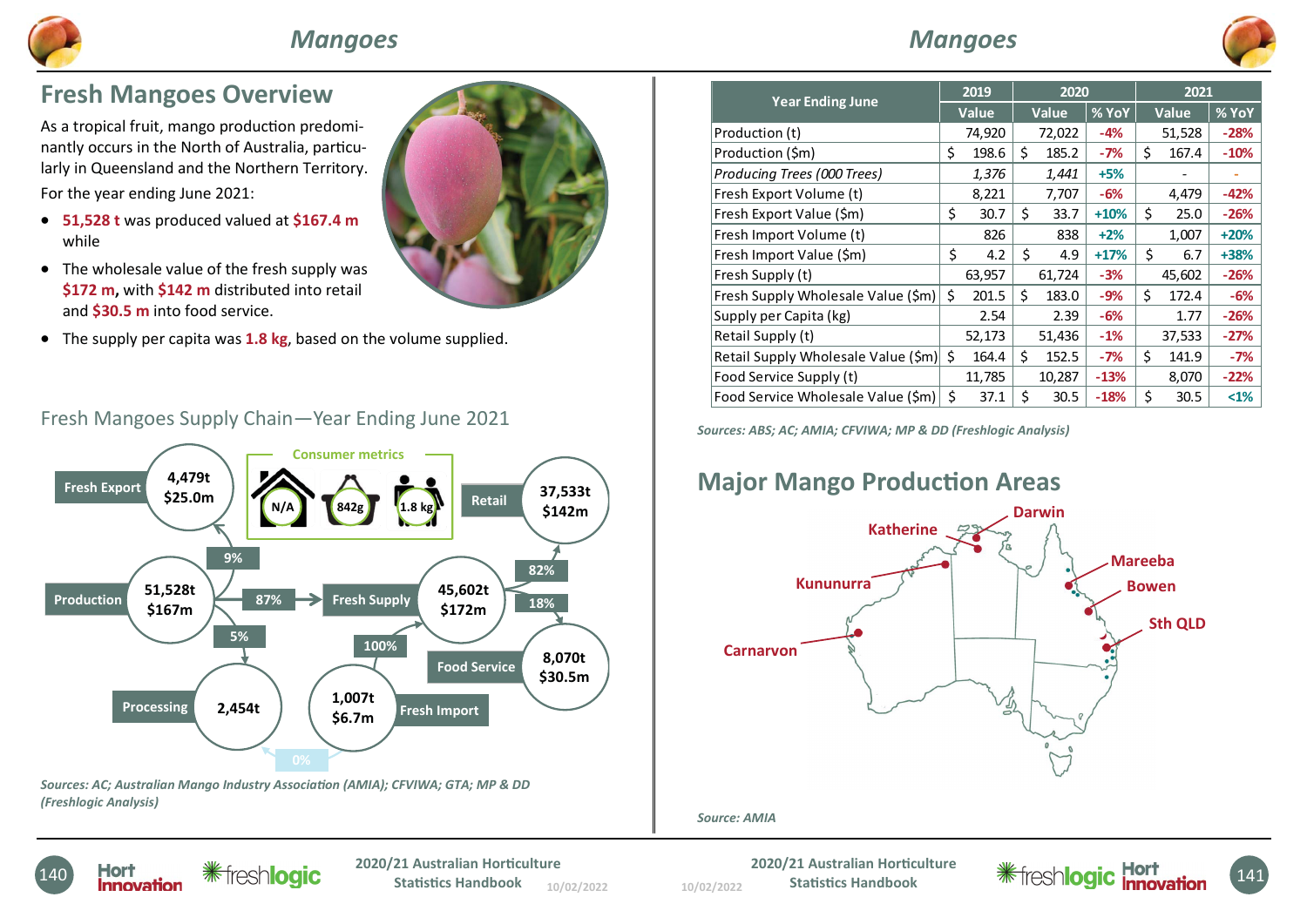

### 2020/21 Fresh Mangoes Production by State



#### Source: AMIA

#### Fresh Mangoes Seasonality by State

| <b>State</b>        | 20/21 Tonnes   Jul  Aug   Sep   Oct   Nov   Dec   Jan   Feb   Mar   Apr   May   Jun |  |      |  |        |     |  |      |  |
|---------------------|-------------------------------------------------------------------------------------|--|------|--|--------|-----|--|------|--|
| New South Wales     | 559                                                                                 |  |      |  |        |     |  |      |  |
| Queensland          | 22.415                                                                              |  |      |  |        |     |  |      |  |
| Western Australia   | 927                                                                                 |  |      |  |        |     |  |      |  |
| Northern Territory  | 27.627                                                                              |  |      |  |        |     |  |      |  |
| Availability legend |                                                                                     |  | High |  | Medium | Low |  | None |  |

Source: AMIA

## **Main Mango Varieties**

There are a number of varieties grown in Australia, however production for the fresh market is dominated by 4 main varieties. These include:

Kensington Pride, also known as KP, is the most common mango variety in Australia, and accounted for 43% of fresh production.

Calypso, a mango with yellowy orange skin and a deep pink blush, accounted for 25% of fresh production.

R2E2 mangoes accounted for 19% of fresh production.

Honey Gold mangoes accounted for 8% of fresh production.

Other mangoes, such as Keitt, Tommy Atkins, Palmer and Nam Dok Mai, accounted for 4% of fresh production.

#### Seasonality by Mango Variety

The seasonal availability of some major varieties is profiled in the table below.

| <b>Variety</b>                | 20/21 Tonnes Jul Aug Sep Oct Nov Dec Jan Feb Mar Apr May Jun |  |  |      |  |  |        |  |     |  |      |  |
|-------------------------------|--------------------------------------------------------------|--|--|------|--|--|--------|--|-----|--|------|--|
| Kensington Pride              | 21,126                                                       |  |  |      |  |  |        |  |     |  |      |  |
| Calypso                       | 12,367                                                       |  |  |      |  |  |        |  |     |  |      |  |
| <b>R2E2</b>                   | 9,275                                                        |  |  |      |  |  |        |  |     |  |      |  |
| Honey gold                    | 4,122                                                        |  |  |      |  |  |        |  |     |  |      |  |
| <b>Other</b>                  | 2,184                                                        |  |  |      |  |  |        |  |     |  |      |  |
| Processing                    | 2,454                                                        |  |  |      |  |  |        |  |     |  |      |  |
| Availability legend           |                                                              |  |  | High |  |  | Medium |  | Low |  | None |  |
| $C = \cdots = \cdots$ A A ALA |                                                              |  |  |      |  |  |        |  |     |  |      |  |

Source: AMIA

# Fresh Mangoes International Trade

Australia is a net exporter of fresh mangoes, with exports growing in recent years. For the year ending June 2021, Australia exported 4,479 tonnes. The exports and imports over the last 5 financial years are profiled in the graph below, where imports are counted as negative tonnes.

#### Net Fresh Mangoes International Trade



#### Source: GTA

**Hort Warehouter 1020/21 Australian Horticulture**<br>**Innovation Warehouter Catalysis Statistics Handbook** 

10/02/2022 **Statistics Handbook** 10/02/2022 10/02/2022

2020/21 Australian Horticulture<br>
Statistics Handbook<br> **Example August 2014** Freshlogic **Honoy** Statistics Handbook